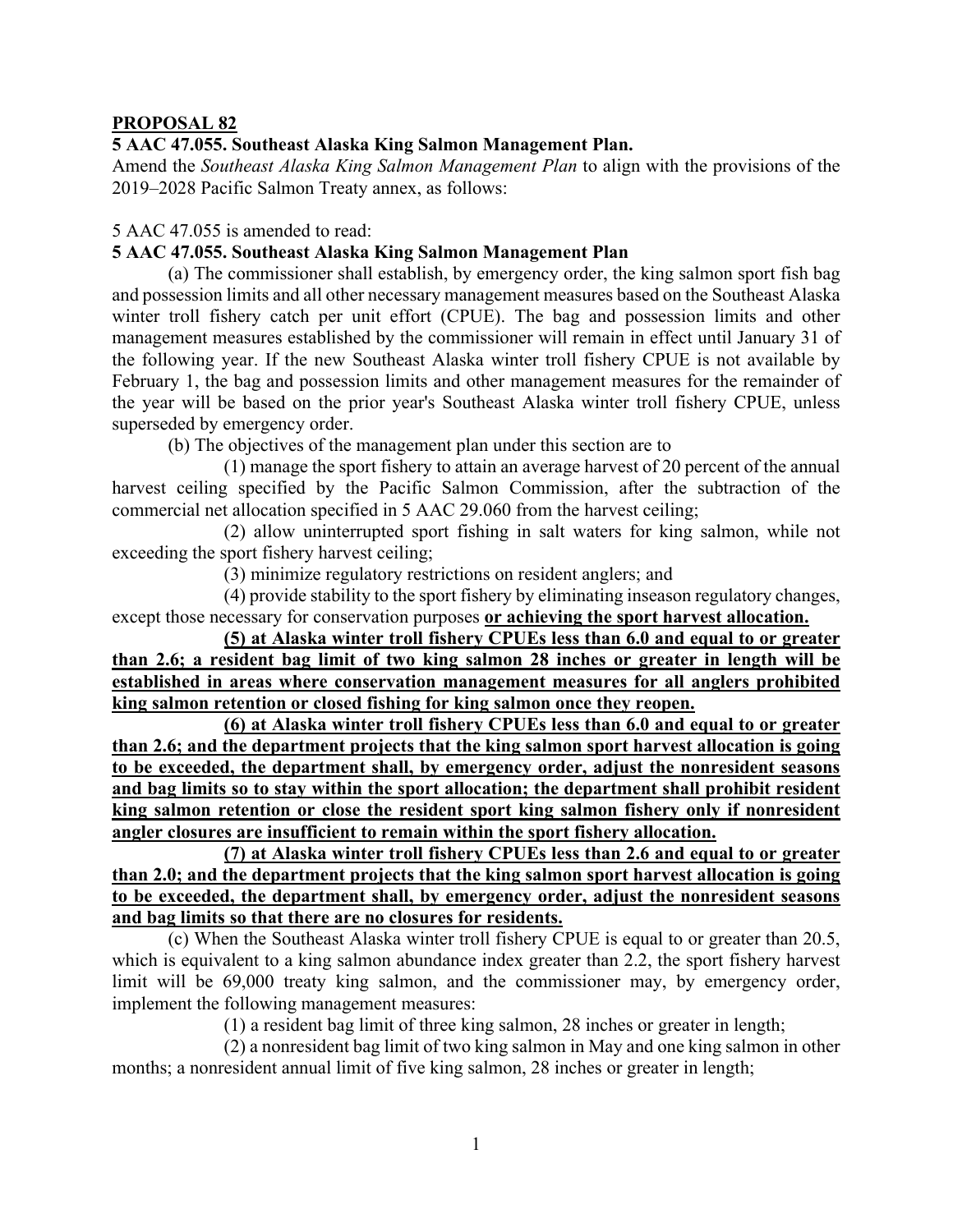(3) from October 1 through March 31, a sport fish angler may use two rods when fishing for king salmon; a person using two rods under this paragraph may only retain salmon.

(d) When the Southeast Alaska winter troll fishery CPUE is less than 20.5 and equal to or greater than 8.7, which is equivalent to a king salmon abundance index of less than or equal to 2.2 and greater than 1.8, the sport fishery harvest limit will be 61,900 treaty king salmon, and the commissioner may, by emergency order, implement the following management measures:

(1) a resident bag limit of three king salmon, 28 inches or greater in length;

(2) a nonresident bag limit of one king salmon; a nonresident annual limit of four king salmon, 28 inches or greater in length;

(3) from October 1 through March 31, a sport fish angler may use two rods when fishing for king salmon; a person using two rods under this paragraph may only retain salmon.

(e) When the Southeast Alaska winter troll fishery CPUE is less than 8.7 and equal to or greater than 6.0, which is equivalent to a king salmon abundance index less than or equal to 1.8 and greater than 1.5, the sport fishery harvest limit will be 49,300 treaty king salmon, and the commissioner may, by emergency order, implement the following management measures:

(1) a resident bag limit of two king salmon, 28 inches or greater in length;

(2) a nonresident bag limit of one king salmon; a nonresident annual limit of three king salmon, 28 inches or greater in length;

(3) from October 1 through March 31, a resident sport fish angler may use two rods when fishing for king salmon; a person using two rods under this paragraph may only retain salmon.

(f) When the Southeast Alaska winter troll fishery CPUE is less than 6.0 and equal to or greater than 3.8, which is equivalent to a king salmon abundance index of less than or equal to 1.5 and greater than 1.2, the sport fishery harvest limit will be 37,900 treaty king salmon, and the commissioner may, by emergency order, implement the following management measures**:** [IN CONJUNCTION WITH WILD STOCK MANAGEMENT MEASURES:]

# **(1) in conjunction with wild stock management measures:**

(**A** [1]) a bag limit of one king salmon, 28 inches or greater in length;

(**B** [2]) from January 1 through June 30, a nonresident total harvest limit of three king salmon, 28 inches or greater in length; a harvest record under [5 AAC 75.006](http://www.akleg.gov/basis/aac.asp#5.75.006) is required;

(**C** [3]) from July 1 through July 7, a nonresident total harvest limit of two king salmon, 28 inches or greater in length; any king salmon harvested by a nonresident from January 1 through July 7 will apply towards the two fish total harvest limit; a harvest record under [5 AAC 75.006](http://www.akleg.gov/basis/aac.asp#5.75.006) is required;

(**D** [4]) from October 1 through March 31, a resident sport fish angler may use two rods when fishing for king salmon; a person using two rods under this paragraph may only retain salmon;

(**E** [5]) from July 8 through December 31, a nonresident total harvest limit of one king salmon; 28 inches or greater in length; any king salmon harvested by a nonresident from January 1 through December 31 will apply towards the one fish total harvest limit; a harvest record under [5 AAC 75.006](http://www.akleg.gov/basis/aac.asp#5.75.006) is required;

# **(2) when wild stock management measures are unnecessary:**

**(A) a bag limit of one king salmon, 28 inches or greater in length;**

**(B) from January 1 through June 15, a nonresident total harvest limit is three king salmon, 28 inches or greater in length, and any king salmon 28 inches or greater in length harvested by a nonresident from January 1 through June 15 will**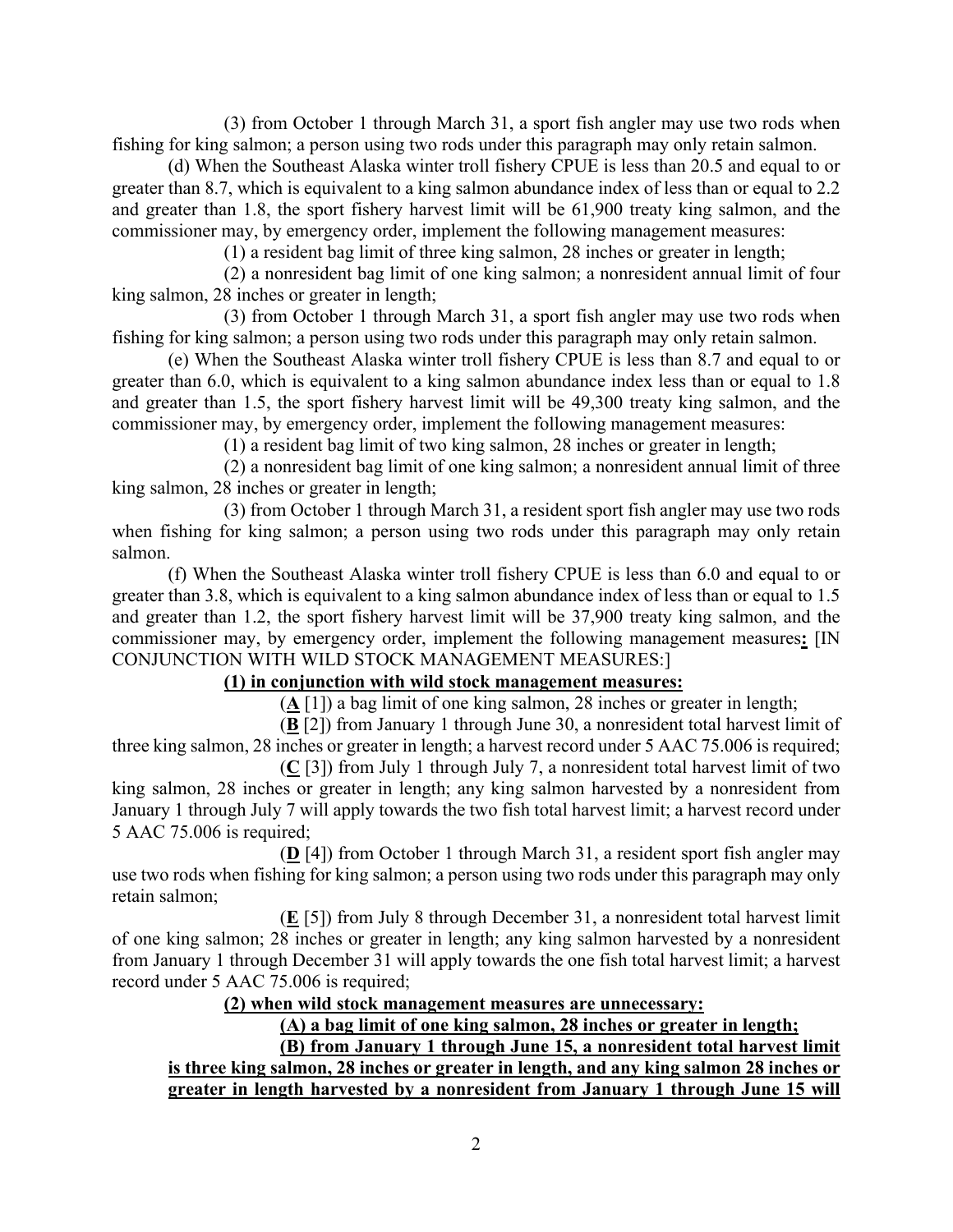**apply towards the three fish total limit; a harvest record under 5 AAC 75.006 is required;**

**(C) from June 16 through December 31, a nonresident total harvest limit is one king salmon, 28 inches or greater in length, and any king salmon 28 inches or greater in length harvested by a nonresident from January 1 through June 15 will apply towards the one fish nonresident total harvest limit; a harvest record under 5 AAC 75.006 is required;**

**(D) from October 1 through March 31, a resident angler may use two rods when fishing for king salmon; a person using two rods under this paragraph may only retain salmon;**

[(6) IF THE DEPARTMENT PROJECTS THAT THE SPORT HARVEST ALLOCATION IS GOING TO BE EXCEEDED, THE DEPARTMENT SHALL, BY EMERGENCY ORDER, CLOSE SPORT FISHING BY NONRESIDENTS TO STAY WITHIN THE SPORT HARVEST ALLOCATION; THE DEPARTMENT SHALL CLOSE SPORT FISHING BY RESIDENTS ONLY IF NONRESIDENT ANGLER CLOSURES ARE INSUFFICIENT TO REMAIN WITHIN THE SPORT HARVEST ALLOCATION;

(7) IN THE HAINES AND SKAGWAY VICINITY:

(A) IN THE WATERS OF CHILKAT INLET NORTH OF THE ADF&G REGULATORY MARKER IMMEDIATELY NORTH OF SEDUCTION POINT, A RESIDENT KING SALMON BAG LIMIT OF TWO FISH FROM JULY 1 THROUGH DECEMBER 31, 28 INCHES OR GREATER IN LENGTH;

(B) IN THE WATERS OF SECTION 13-C, AS DESCRIBED IN [5 AAC](http://www.akleg.gov/basis/aac.asp#5.33.200)  [33.200,](http://www.akleg.gov/basis/aac.asp#5.33.200) SOUTHEAST OF A LINE FROM NISMENI POINT TO A POINT ON THE CHICHAGOF ISLAND SHORELINE AT 57° 35.59' N. LAT., 135° 22.33' W. LONG., A RESIDENT KING SALMON BAG LIMIT OF TWO FISH FROM JUNE 15 THROUGH DECEMBER 31, 28 INCHES OR GREATER IN LENGTH;

(8) IN THE JUNEAU VICINITY:

(A) IN THE WATERS OF SECTIONS 11-A, 11-B AND 11-C, DISTRICT 12. SECTIONS 14-B, 14-C, 15-B, AND 15-C, AS DESCRIBED IN [5 AAC 33.200,](http://www.akleg.gov/basis/aac.asp#5.33.200) A RESIDENT KING SALMON BAG LIMIT OF TWO FISH FROM JUNE 15 THROUGH DECEMBER 31, 28 INCHES OR GREATER IN LENGTH;

(B) IN THE WATERS OF SECTION 11-D, AS DESCRIBED IN [5 AAC](http://www.akleg.gov/basis/aac.asp#5.33.200)  [33.200,](http://www.akleg.gov/basis/aac.asp#5.33.200) A RESIDENT KING SALMON BAG LIMIT OF TWO FISH FROM JULY 1 THROUGH DECEMBER 31, 28 INCHES OR GREATER IN LENGTH;

(9) IN THE PETERSBURG WRANGELL VICINITY:

(A) IN THE WATERS OF DISTRICT 8, AS DESCRIBED IN [5 AAC](http://www.akleg.gov/basis/aac.asp#5.47.057)  [47.057\(](http://www.akleg.gov/basis/aac.asp#5.47.057)D), AND IN A PORTION OF DISTRICT 7, AS DESCRIBED IN [5 AAC 33.200,](http://www.akleg.gov/basis/aac.asp#5.33.200) IN THE WATERS OF EASTERN PASSAGE WEST OF A LINE FROM A POINT ON WRANGELL ISLAND AT 56° 22.19' N. LAT., 132° 11.75' W. LONG., TO A POINT ON THE MAINLAND SHORE AT 56° 22.76' N. LAT., 132° 10.62' W. LONG., A RESIDENT KING SALMON BAG LIMIT OF TWO FISH FROM JULY 15 THROUGH DECEMBER 31, 28 INCHES OR GREATER IN LENGTH;

(B) IN THE WATERS OF DISTRICT 5 NORTH OF A LINE FROM POINT BAKER TO A POINT ON THE SHORE OF KUIU ISLAND AT 56° 20.80' N. LAT., 133° 50.87' W. LONG., DISTRICT 6, DISTRICT 7 EXCLUDING THE WATERS OF EASTERN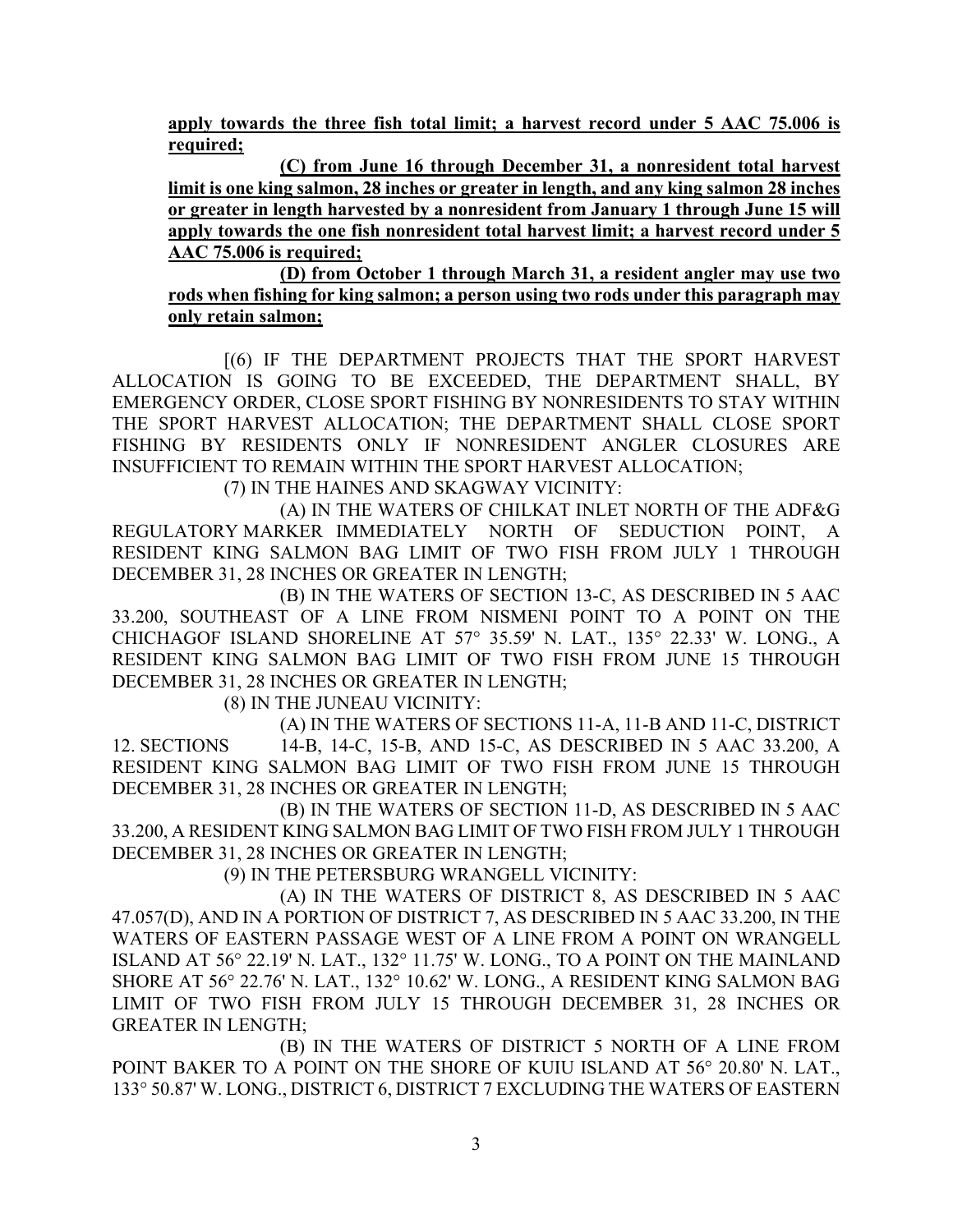PASSAGE WEST OF A LINE FROM A POINT ON WRANGELL ISLAND AT 56° 22.19' N. LAT., 132° 11.75' W. LONG., TO A POINT ON THE MAINLAND SHORE AT 56° 22.76' N. LAT., 132° 10.62' W. LONG., DISTRICT 9 NORTH OF LINE FROM POINT ELLIS TO PATTERSON POINT, AND DISTRICT 10, AS DESCRIBED IN [5 AAC 33.200,](http://www.akleg.gov/basis/aac.asp#5.33.200) A RESIDENT KING SALMON BAG LIMIT OF TWO FISH FROM JUNE 15 THROUGH DECEMBER 31, 28 INCHES OR GREATER IN LENGTH;

(10) IN THE KETCHIKAN VICINITY:

(A) IN THE WATERS OF BEHM CANAL AND REVILLAGIGEDO CHANNEL AND THE CONTIGUOUS BAYS, BETWEEN A LINE FROM POINT EVA TO CACTUS POINT, AND A LINE FROM LUCKY POINT AT 55° 12.62' N. LAT., 131° 16.18' W. LONG., TO MIDDY POINT AT 55° 10.19' N., 131° 19.60' W. LONG., TO BEAVER POINT AT 55° 05.25' N. LAT., 131° 14.57' W. LONG., AND FROM POINT ROSEN AT 55° 04.74' N LAT., 131° 10.87' W. LONG., TO QUADRA POINT AT 55° 05.14' N. LAT., 130° 59.07' W. LONG., A RESIDENT KING SALMON BAG LIMIT OF TWO FISH FROM AUGUST 15 THROUGH DECEMBER 31, 28 INCHES OR GREATER IN LENGTH;

(B) IN THE WATERS OF WEST BEHM CANAL AND THE CONTIGUOUS BAYS ENCLOSED TO THE NORTH BY A LINE FROM THE WESTERN ENTRANCE OF BAILEY BAY AT 55° 56.04' N. LAT., 131° 37.94' W. LONG., TO THE NORTHERN TIP OF HASSLER ISLAND AT 55° 54.28' N. LAT., 131° 37.80' W. LONG., AND A LINE FROM FIN POINT AT 55° 51.26' N. LAT., 131° 35.42' W. LONG., TO DRESS POINT AT 55° 51.15' N. LAT., 131° 33.75' W. LONG., AND TO THE SOUTH BY A LINE FROM INDIAN POINT AT 55° 36.87' N. LAT., 131° 42.07' W. LONG., TO MIKE POINT AT 55° 37.25' N. LAT., 131° 52.74' W. LONG.; A RESIDENT KING SALMON BAG LIMIT OF TWO FISH FROM AUGUST 15 THROUGH DECEMBER 31, 28 INCHES OR GREATER IN LENGTH;

(C) IN THE WATERS OF THE HERRING BAY SPORTFISH TERMINAL HARVEST AREA, WHICH INCLUDES THE WATERS OF NICHOLS PASS NORTH OF THE LATITUDE OF DRIEST POINT, REVILLAGIGEDO CHANNEL NORTH OF THE LATITUDE OF HARBOR POINT, AND TONGASS NARROWS SOUTH OF THE LATITUDE OF THE LEWIS REEF LIGHT, A RESIDENT KING SALMON BAG LIMIT OF TWO FISH FROM JUNE 15 THROUGH DECEMBER 31, 28 INCHES OR GREATER IN LENGTH;

(D) IN ALL REMAINING WATERS OF DISTRICTS 1 AND 2, AS DESCRIBED IN [5 AAC 33.200,](http://www.akleg.gov/basis/aac.asp#5.33.200) A RESIDENT KING SALMON BAG LIMIT OF TWO FISH 28 INCHES OR GREATER IN LENGTH FROM AUGUST 15 THROUGH DECEMBER 31.]

(g) When the Southeast Alaska winter troll fishery CPUE is less than 3.8 and equal to or greater than 2.6, which is equivalent to a king salmon abundance index of less than or equal to 1.2 and greater than 1.0, the sport fishery harvest limit will be 25,800 treaty king salmon and the commissioner may, by emergency order, implement the following management measures**:** [in conjunction with wild stock management measures:]

### **(1) in conjunction with wild stock management measures:**

(**A** [1]) a bag limit of one king salmon, 28 inches or greater in length;

(**B** [2]) from January 1 through June 30, a nonresident total harvest limit of three king salmon, 28 inches or greater in length; a harvest record under [5 AAC 75.006](http://www.akleg.gov/basis/aac.asp#5.75.006) is required;

(**C** [3]) from July 1 through December 31, a nonresident total harvest limit of one king salmon, 28 inches or greater in length; any king salmon harvested by the nonresident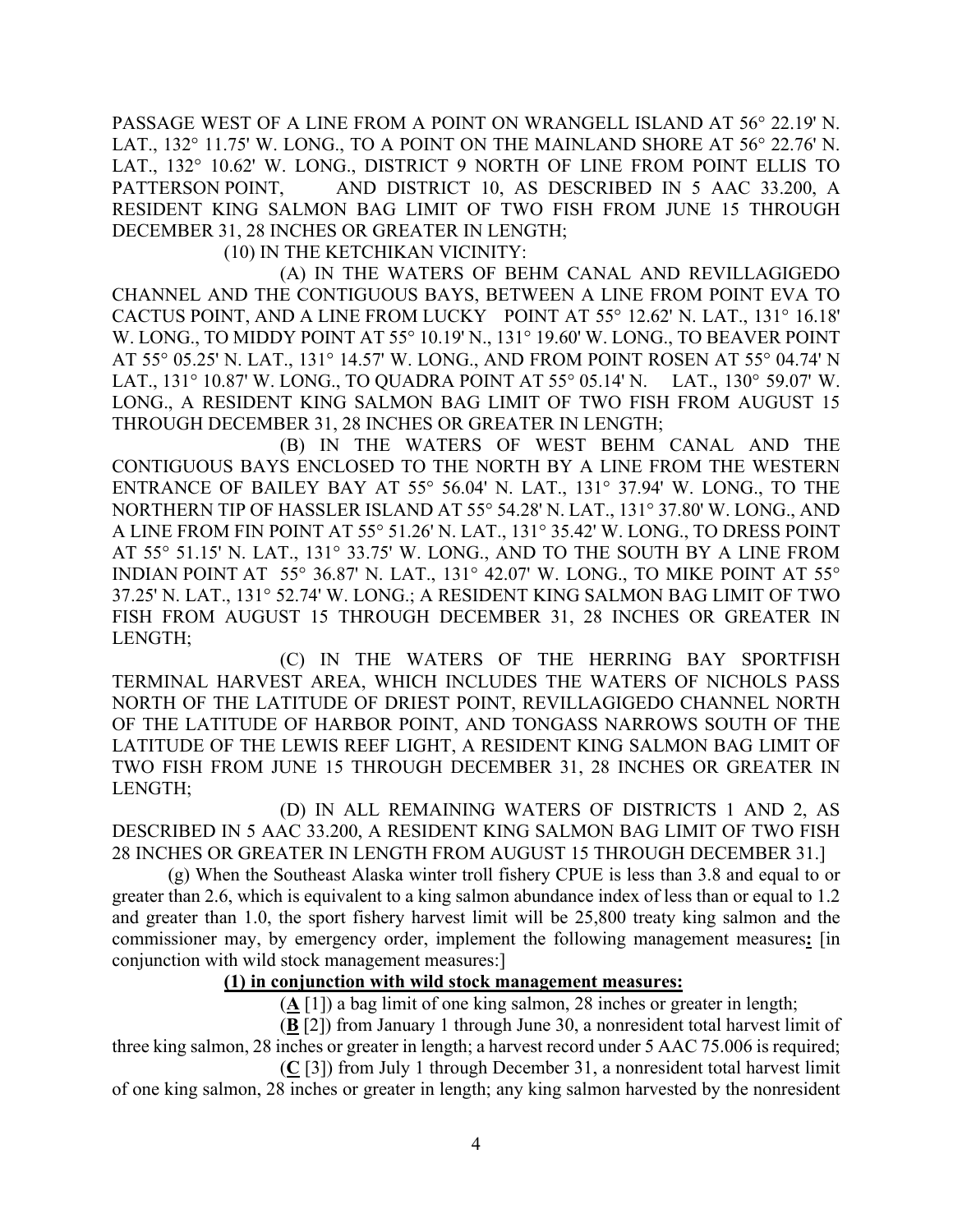from January 1 through December 31 will apply toward the one fish total harvest limit; a harvest record under [5 AAC 75.006](http://www.akleg.gov/basis/aac.asp#5.75.006) is required;

**(2) when wild stock management measures are unnecessary:**

**(A) a resident bag limit of one king salmon except from July 1 through July 31 resident anglers may not retain king salmon;**

**(B) a nonresident bag limit of one king salmon except from July 1 through July 31 nonresident anglers may not retain king salmon;**

**(C) from January 1 through June 15, a nonresident total harvest limit is three king salmon, 28 inches or greater in length, a harvest record under [5 AAC 75.006](http://www.akleg.gov/basis/aac.asp#5.75.006) is required;**

**(D)from June 16 through December 31, a nonresident total harvest limit is one king salmon, 28 inches or greater in length, and any king salmon 28 inches or greater in length harvested by a nonresident from January 1 through June 15 will apply towards the one fish nonresident total harvest limit; a harvest record under [5 AAC 75.006](http://www.akleg.gov/basis/aac.asp#5.75.006) is required;**

[(4) IF THE DEPARTMENT PROJECTS THAT THE SPORT HARVEST ALLOCATION IS GOING TO BE EXCEEDED, THE DEPARTMENT SHALL, BY EMERGENCY ORDER, CLOSE SPORT FISHING BY NONRESIDENTS TO STAY WITHIN THE SPORT HARVEST ALLOCATION; THE DEPARTMENT SHALL CLOSE SPORT FISHING BY RESIDENTS ONLY IF NONRESIDENT ANGLER CLOSURES ARE INSUFFICIENT TO REMAIN WITHIN THE SPORT HARVEST ALLOCATION;

(5) IN THE HAINES AND SKAGWAY VICINITY:

(A) IN THE WATERS OF CHILKAT INLET NORTH OF THE ADF&G REGULATORY MARKER IMMEDIATELY NORTH OF SEDUCTION POINT, A RESIDENT KING SALMON BAG LIMIT OF TWO FISH FROM JULY 1 THROUGH DECEMBER 31, 28 INCHES OR GREATER IN LENGTH;

(B) IN THE WATERS OF SECTION 13-C, AS DESCRIBED IN [5 AAC](http://www.akleg.gov/basis/aac.asp#5.33.200)  [33.200,](http://www.akleg.gov/basis/aac.asp#5.33.200) SOUTHEAST OF A LINE FROM NISMENI POINT TO A POINT ON THE CHICHAGOF ISLAND SHORELINE AT 57° 35.59' N. LAT., 135° 22.33' W. LONG., A RESIDENT KING SALMON BAG LIMIT OF TWO FISH FROM JUNE 15 THROUGH DECEMBER 31, 28 INCHES OR GREATER IN LENGTH;

(6) IN THE JUNEAU VICINITY:

(A) IN THE WATERS OF SECTIONS 11-A, 11-B, AND 11-C, DISTRICT 12, SECTIONS 14-B, 14-C, 15-B, AND 15-C, AS DESCRIBED I[N 5 AAC 33.200,](http://www.akleg.gov/basis/aac.asp#5.33.200) A RESIDENT KING SALMON BAG LIMIT OF TWO FISH FROM JUNE 15 THROUGH DECEMBER 31, 28 INCHES OR GREATER IN LENGTH;

(B) IN THE WATERS OF SECTION 11-D, AS DESCRIBED IN [5 AAC](http://www.akleg.gov/basis/aac.asp#5.33.200)  [33.200,](http://www.akleg.gov/basis/aac.asp#5.33.200) A RESIDENT KING SALMON BAG LIMIT OF TWO FISH FROM JULY 1 THROUGH DECEMBER 31, 28 INCHES OR GREATER IN LENGTH;

(7) IN THE PETERSBURG WRANGELL VICINITY:

(A) IN THE WATERS OF DISTRICT 8, AS DESCRIBED IN [5 AAC](http://www.akleg.gov/basis/aac.asp#5.47.057)  [47.057\(](http://www.akleg.gov/basis/aac.asp#5.47.057)D), AND IN A PORTION OF DISTRICT 7, AS DESCRIBED IN [5 AAC 33.200,](http://www.akleg.gov/basis/aac.asp#5.33.200) IN THE WATERS OF EASTERN PASSAGE WEST OF A LINE FROM A POINT ON WRANGELL ISLAND AT 56° 22.19' N. LAT., 132° 11.75' W. LONG., TO A POINT ON THE MAINLAND SHORE AT 56° 22.76' N. LAT., 132° 10.62' W. IONG., A RESIDENT KING SALMON BAG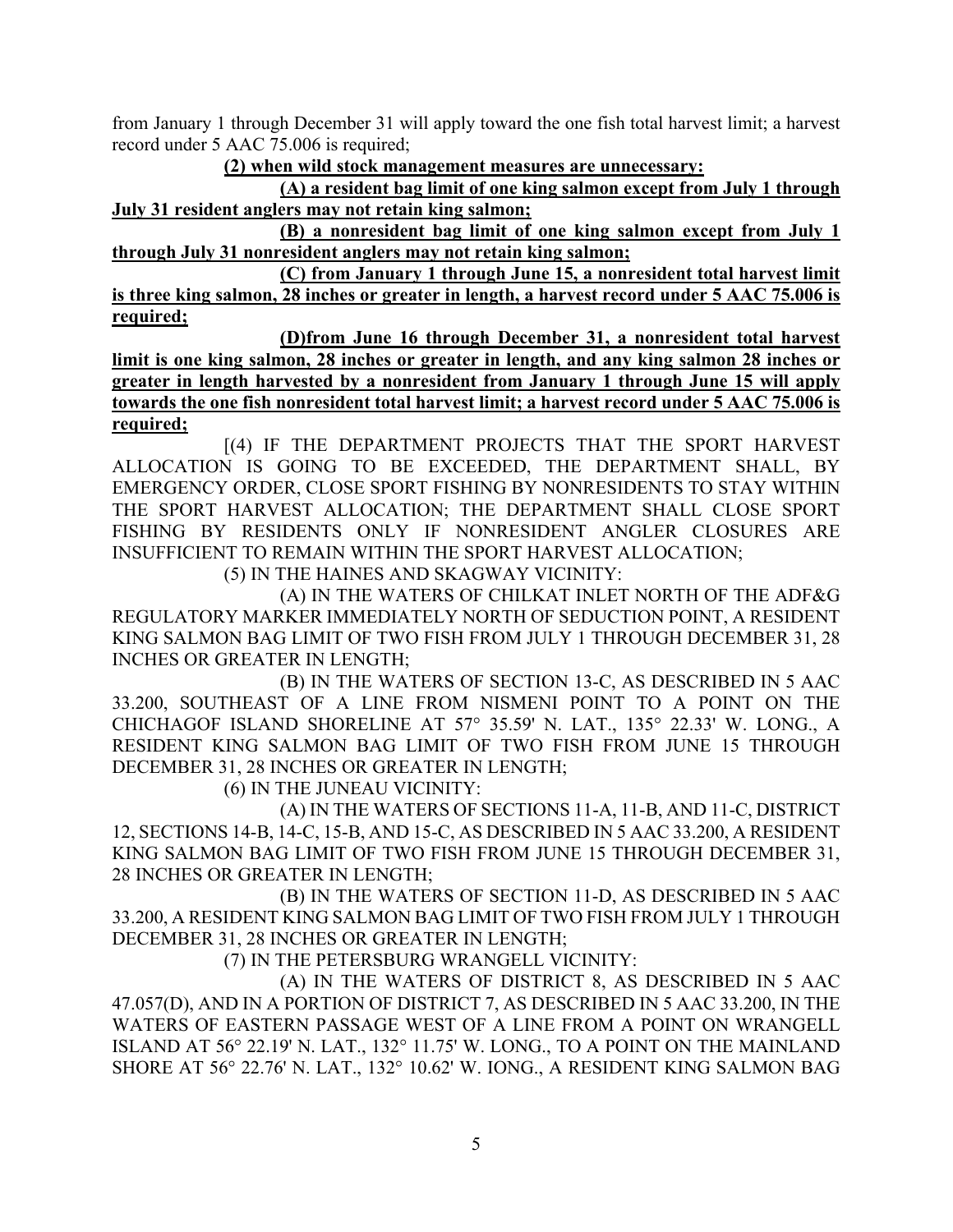LIMIT OF TWO FISH FROM JULY 15 THROUGH DECEMBER 31, 28 INCHES OR GREATER IN LENGTH;

(B) IN THE WATERS OF DISTRICT 5 NORTH OF LINE FROM POINT BAKER TO A POINT ON THE SHORE OF KUIU ISLAND AT 56° 20.80' N. LAT., 133° 50.87' W. LONG., DISTRICT 6, DISTRICT 7 EXCLUDING THE WATERS OF EASTERN PASSAGE WEST OF A LINE FROM A POINT ON WRANGELL ISLAND AT 56° 22.19' N. LAT., 132° 11.75' W. LONG., TO A POINT ON THE MAINLAND SHORE AT 56° 22.76' N. LAT., 132° 10.62' W. LONG., DISTRICT 9 NORTH OF A LINE FROM POINT ELLIS TO PATTERSON POINT, AND DISTRICT 10, AS DESCRIBED IN [5 AAC 33.200,](http://www.akleg.gov/basis/aac.asp#5.33.200) A RESIDENT KING SALMON BAG LIMIT OF TWO FISH FROM JUNE 15 THROUGH DECEMBER 31, 28 INCHES OR GREATER IN LENGTH;

(8) IN THE KETCHIKAN VICINITY:

(A) IN THE WATERS OF BEHM CANAL AND REVILLAGIGEDO CHANNEL AND THE CONTIGUOUS BAYS, BETWEEN A LINE FROM POINT EVA TO CACTUS POINT, AND A LINE FROM LUCKY POINT AT 55° 12.62' N. LAT., 131° 16.18' W. LONG., TO MIDDY POINT AT 55° 10.19' N., 131° 19.60' W. LONG., TO BEAVER POINT AT 55° 05.25' N. LAT., 131° 14.57' W. LONG., AND FROM POINT ROSEN AT 55° 04.74' N LAT., 131° 10.87' W. LONG., TO QUADRA POINT AT 55° 05.14' N. LAT., 130° 59.07' W. LONG., A RESIDENT KING SALMON BAG LIMIT OF TWO FISH FROM AUGUST 15 THROUGH DECEMBER 31, 28 INCHES OR GREATER IN LENGTH;

(B) IN THE WATERS OF WEST BEHM CANAL AND THE CONTIGUOUS BAYS ENCLOSED TO THE NORTH BY A LINE FROM THE WESTERN ENTRANCE OF BAILEY BAY AT 55° 56.04' N. LAT., 131° 37.94' W. LONG., TO THE NORTHERN TIP OF HASSLER ISLAND AT 55° 54.28' N. LAT., 131° 37. 80' W.

LONG., AND A LINE FROM FIN POINT AT 55° 51.26' N. LAT., 131° 35.42' W. LONG., TO DRESS POINT AT 55° 51.15' N. LAT., 131° 33.75' W. LONG., AND TO THE SOUTH BY A LINE FROM INDIAN POINT AT 55° 36.87' N. LAT., 131° 42.07' W. LONG., TO MIKE POINT AT 55° 37.25' N. LAT., 131° 52.74' W. LONG.; A RESIDENT KING SALMON BAG LIMIT OF TWO FISH FROM AUGUST 15 THROUGH DECEMBER 31, 28 INCHES OR GREATER IN LENGTH;

(C) IN THE WATERS OF THE HERRING BAY SPORTFISH TERMINAL HARVEST AREA, WHICH INCLUDES THE WATERS OF NICHOLS PASS NORTH OF THE LATITUDE OF DRIEST POINT, REVILLAGIGEDO CHANNEL NORTH OF THE LATITUDE OF HARBOR POINT, AND TONGASS NARROWS SOUTH OF THE LATITUDE OF THE LEWIS REEF LIGHT; A RESIDENT KING SALMON BAG LIMIT OF TWO FISH FROM JUNE 15 THROUGH DECEMBER 31, 28 INCHES OR GREATER IN LENGTH;

(D) IN ALL REMAINING WATERS OF DISTRICT 1 AND 2, AS DESCRIBED IN [5 AAC 33.200,](http://www.akleg.gov/basis/aac.asp#5.33.200) A RESIDENT KING SALMON BAG LIMIT OF TWO FISH 28 INCHES OR GREATER IN LENGTH FROM AUGUST 15 THROUGH DECEMBER 31.]

(h) When the Southeast Alaska winter troll fishery CPUE is less than 2.6 and equal to or greater than 2.0, which is equivalent to a king salmon abundance index of less than or equal to 1.0 and greater than or equal to 0.875, the sport fishery harvest limit will be 20,600 treaty king salmon and the commissioner may, by emergency order, implement the following management measures:

(1) a resident bag limit of one king salmon, 28 inches or greater in length;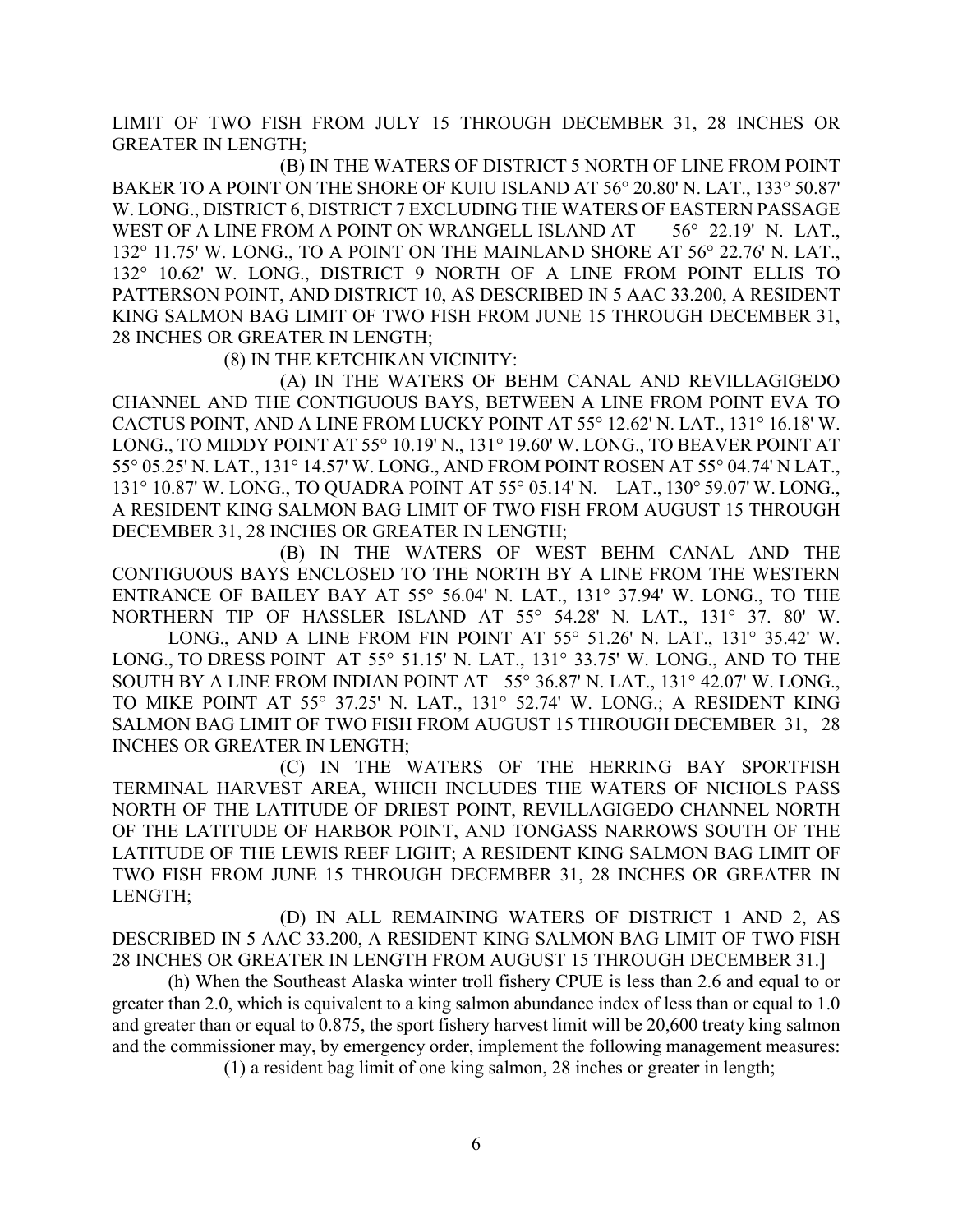(2) a nonresident bag limit of one king salmon, 28 inches or greater in length, except that from July 1 through August 15 nonresident anglers may not retain king salmon;

(3) from June 16 through December 31, a nonresident total harvest limit of one king salmon, 28 inches or greater in length; any king salmon harvested by a nonresident from January 1 through June 15 will apply towards the one fish nonresident total harvest limit; a harvest record under [5 AAC 75.006](http://www.akleg.gov/basis/aac.asp#5.75.006) is required;

(4) from January 1 through June 15, a nonresident total harvest limit of two king salmon, 28 inches or greater in length; a harvest record under [5 AAC 75.006](http://www.akleg.gov/basis/aac.asp#5.75.006) is required;

[(5) IF THE DEPARTMENT PROJECTS THAT THE KING SALMON SPORT HARVEST ALLOCATION IS GOING TO BE EXCEEDED, THE DEPARTMENT SHALL, BY EMERGENCY ORDER, ADJUST THE NONRESIDENT SEASONS AND BAG LIMITS SO THAT THERE ARE NO CLOSURES FOR RESIDENTS.]

(i) When the Southeast Alaska winter troll fishery CPUE is less than 2.0, which is equivalent to a king salmon abundance index of less than 0.875, the all gear catch limit will be determined by the Pacific Salmon Commission, and the commissioner may, by emergency order, implement the provisions specified in (g) and (h) of this section and nonretention periods or other restrictions for resident and nonresident anglers to obtain 20 percent of the harvest reduction from resident anglers and 80 percent from nonresident anglers.

(j) The commissioner may adopt regulations that establish reporting requirements necessary to obtain the information required to implement the management plan under this section.

(k) The commissioner may, by emergency order, establish that the nonresident harvest and annual limits for king salmon under this section do not apply in a hatchery terminal harvest area.

**What is the issue you would like the board to address and why?** The Southeast Alaska King Salmon Management Plan (SEAKKSMP; 5 AAC 47.055) triggers sport fishery management actions to maintain harvest within the sport fishery harvest limit allocation. In August 2018, the Pacific Salmon Commission reached agreement to renew various fishery arrangements under the Pacific Salmon Treaty (PST) for the next ten years (2019-2028). Under the current PST, seven harvest limit tiers replaced the harvest limit ranges and established annual payback provisions when the all gear harvest ceiling is exceeded by Alaskan fisheries. Since the renewed 2019-2028 PST agreement reduced the harvest limit at specified abundance indices, managing the sport fishery under the then current plan would have likely caused the sport fishery to exceed its allocation more often and by a greater amount.

Recognizing that the sport fishery would exceed its allocation more often and by a greater amount without modification of the plan, the department submitted an agenda change request during the 2018/2019 Alaska Board of Fisheries cycle, which the board accepted and took up as Proposal 176 at the January 2019 Arctic-Yukon-Kuskokwim Finfish meeting. Proposal 176 provided a draft plan with suggested management provisions to keep the sport fishery within its allocation. Understanding that it would be best to address the plan during the 2021 Southeast Alaska board meeting but that immediate action was needed, the board modified three sections of the plan that would most likely cover the anticipated abundance indices occurring in 2019 and 2020 and adopted the proposal as amended. The newly adopted management provisions accounted for the conservative management actions being implemented in inside waters to protect Alaska wild king salmon stocks and the necessity for the sport fishery to stay within its allocation given the annual payback provisions under the new treaty provisions. This proposal adds draft management measures for these three sections